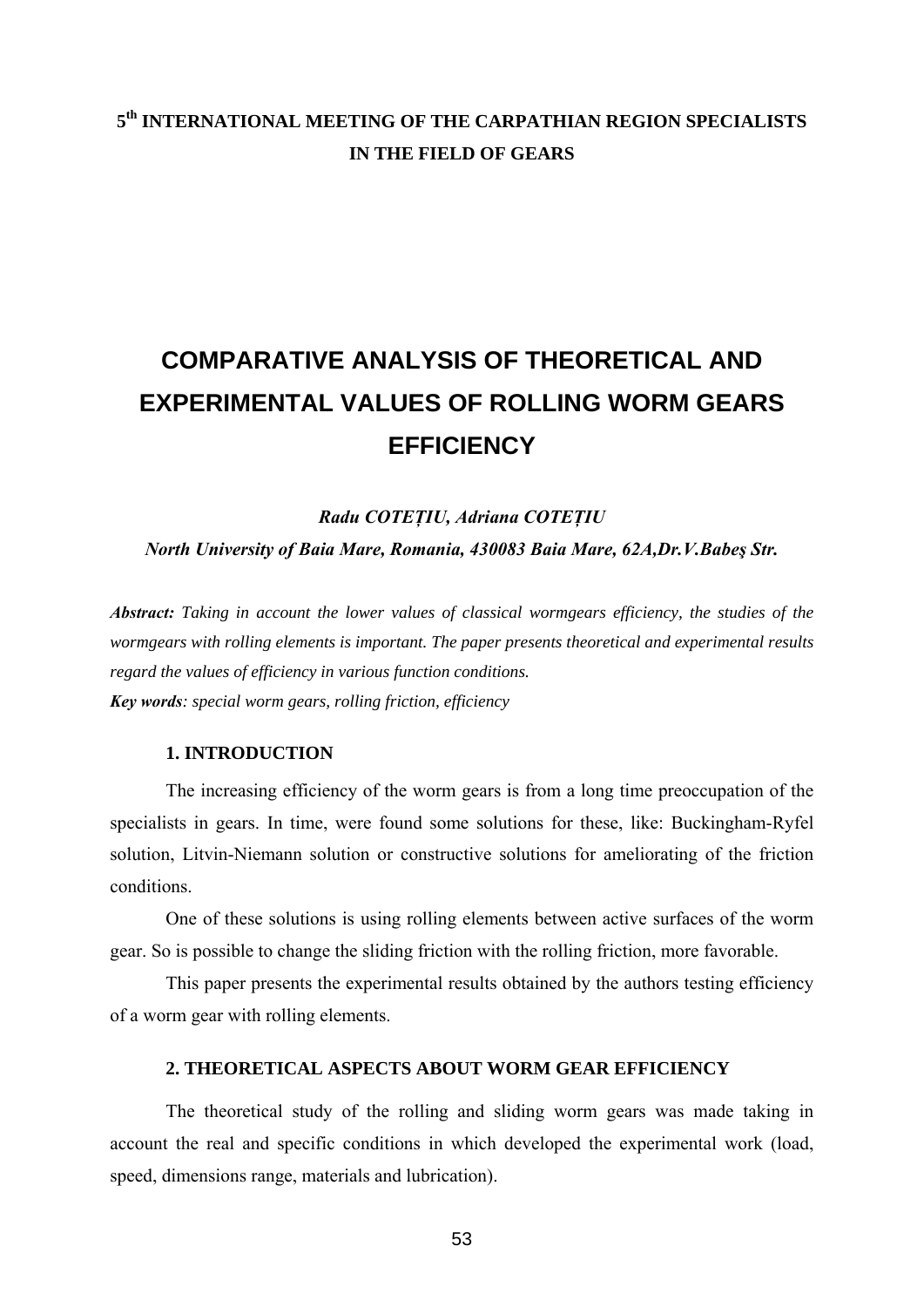For the both of variants (sliding worm gear and rolling worm gear) we considered mineral grease RUL 100 Ca3 STAS 1608. For the rolling worm gear we had following dates:

- the balls' surface roughness was  $R_z$  0.4 $\mu$ m,
- the worm's rolling way roughness  $R_z$  1.6 $\mu$ m,
- the wheel's rolling way roughness  $R_z$  1.6 $\mu$ m,
- the balls' diameter 9.525mm,
- the helix angle's variation is in the experimental determined range  $-4^{\circ}...6^{\circ}$ ,
- the contact angle between balls and rolling ways  $40^{\circ}$ ,
- the same active balls number,
- the rolling circle in the strangulation section  $d_{01}$ =40mm,
- the wheel's rolling circle  $d_{02}$ =96mm,
- elastic modulus of the rolling ways and balls  $E=2,3x10^5 MPa$ .

The calculus of efficiency was made with formula (1):

$$
\eta = \frac{P_2}{P_1} = \frac{\left(\cos\gamma_0 - \frac{\mu}{\cos\alpha_n} \cdot \sin\gamma_0\right) \cdot d_2}{\left(\sin\gamma_0 + \frac{\mu}{\cos\alpha_n} \cdot \cos\gamma_0\right) \cdot d_1 i_{12}}\tag{1}
$$

The theoretical calculus of the efficiency with (1) must taking the friction coefficient for the real conditions in which the experimental work passed and contact type in the two situations: rolling contact and sliding contact. Calculus for these conditions was made pursuant to [7], [8], [9] in MathCAD.





Fig.1 **Fig.2**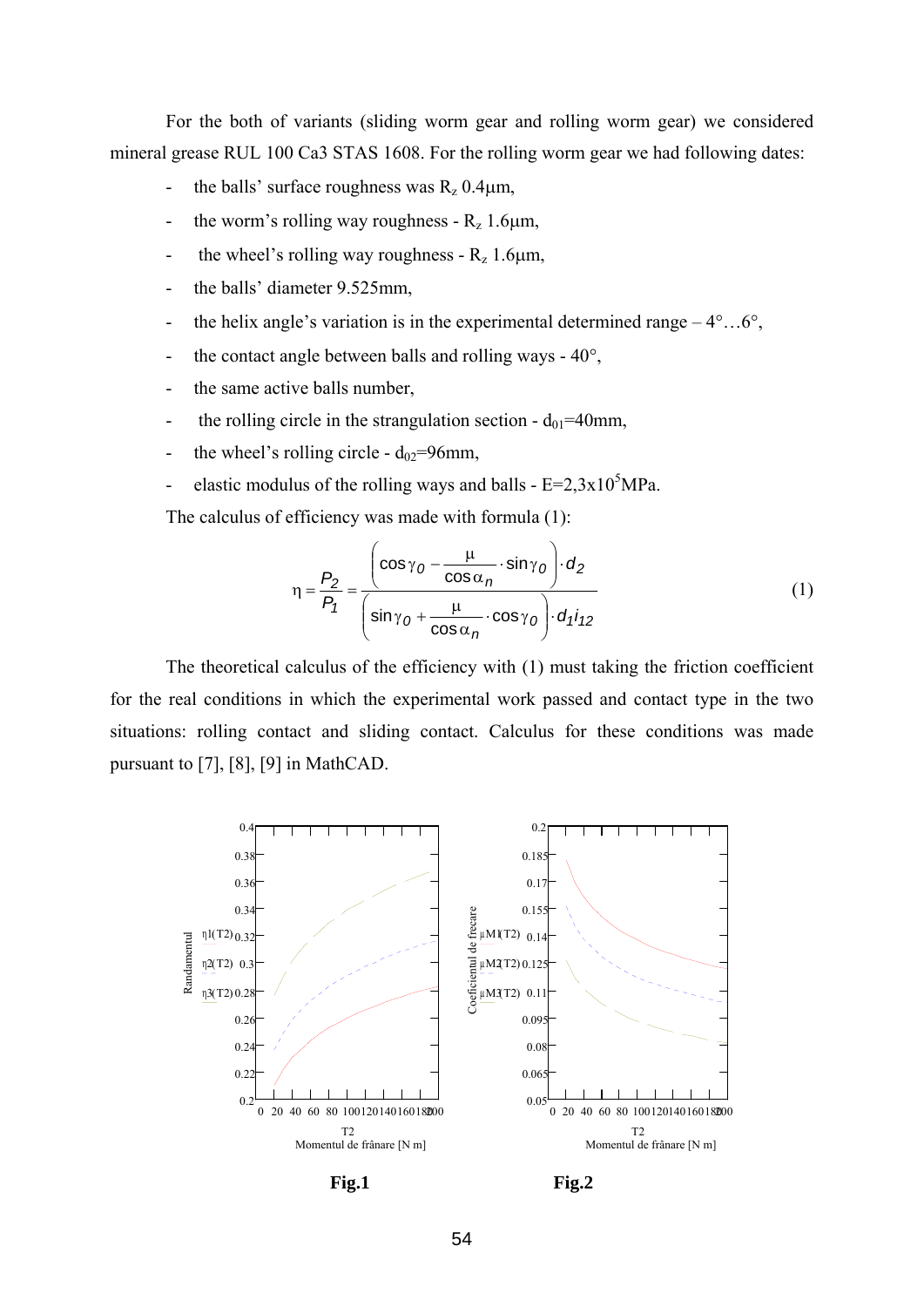The calculated efficiency for the rolling solution, for three revolutions, is presented in figure 1, in concordance with the experimental loaded range.

The friction coefficients variation is presented in figure 2. We can observe that we have a continuous decreasing curve.

## **3. EXPERIMENTAL RESULTS**

The experimental results are synthesized in figure 3. Figure 3b presents the variation of the rolling worm gear with load and worm's revolution variation.



We can observe the correspondence between the experimental curve and the theoretical curves, which show efficiency variation for applied load domain. In the experimental case we also obtain the increasing of the efficiency value.

If we analyze figure 3a and figure 3b it's evident that the efficiency values for rolling worm gear is greater. Also, it possible to see that we obtained different variation of the efficiency curves for rolling and sliding gear.

If we compare figures 3 and figure 1, we have the confirmation of the obtained experimental curves tendency. In the both situation is the same tendency for efficiency increasing in correlation with entrance revolution. The tendency it's explicable due a better lubrication conditions at greater rev.